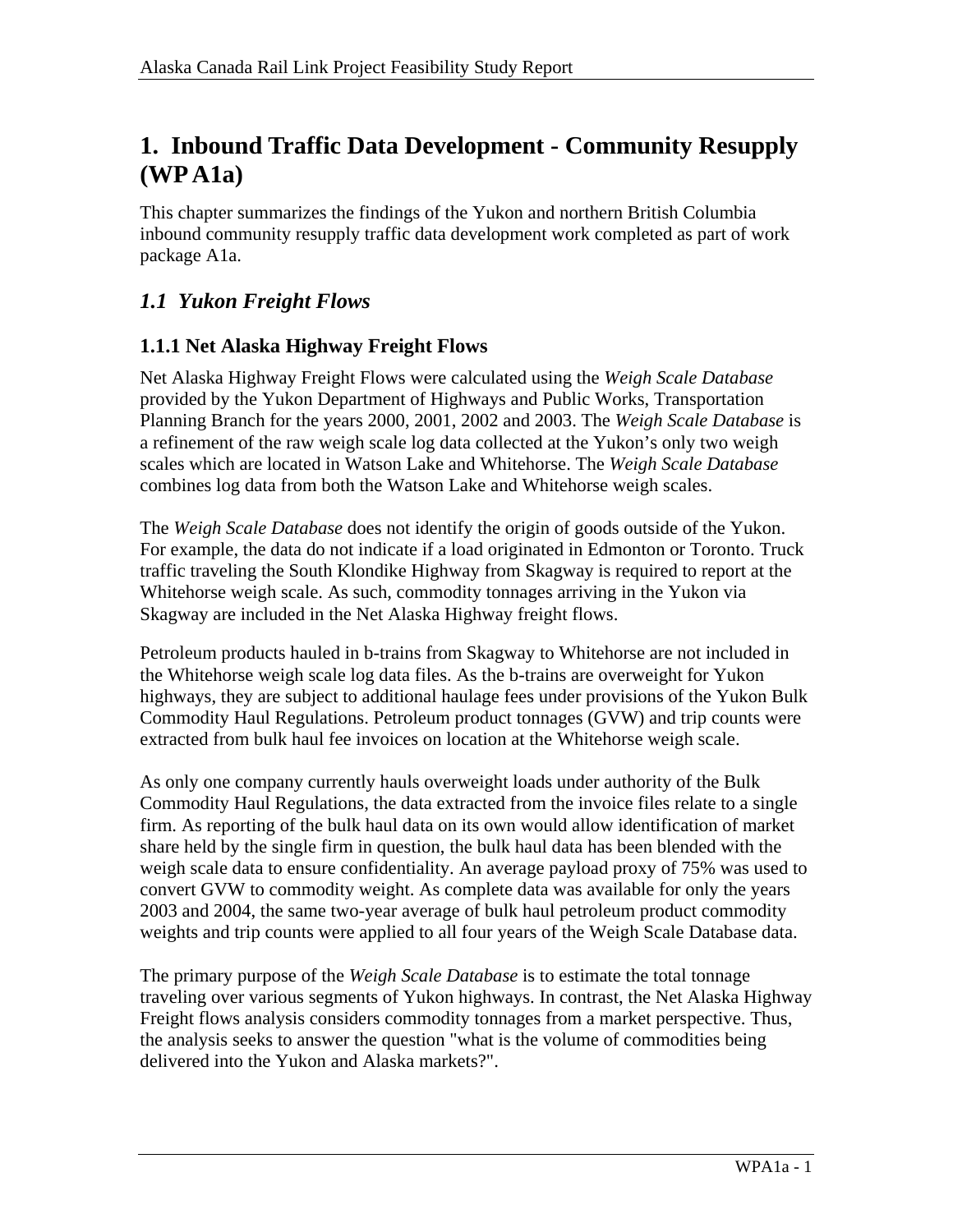Database query results were further refined to indicate the volume of commodities (by commodity type) delivered to Whitehorse and Alaska (northbound) and delivered to Whitehorse and points South of 60 (southbound). Microsoft Access queries designed Yukon Highways and Public Works were modified with the assistance of Maltby Systems Ltd. in order to extract the full range of commodity types. Draft findings were reviewed with Wally Hidinger (Manager) and Vern Janz (Transportation Analyst) from Yukon Highways and Public Works on December 12, 2005 who confirmed the reasonableness of the approach and findings. The complete list of commodity-type fields specified in the weigh scale log database is shown in Table 1.1.

|                               | $1800$ $111$ $1100$ $111$ $10000$ $10000$ $10000$ |                              |  |  |  |  |  |  |
|-------------------------------|---------------------------------------------------|------------------------------|--|--|--|--|--|--|
| <b>Agricultural Products</b>  | Garbage                                           | <b>Petroleum Products</b>    |  |  |  |  |  |  |
| <b>Bus and Taxi service</b>   | <b>Household Goods</b>                            | Timber                       |  |  |  |  |  |  |
| <b>Construction Materials</b> | Iron, Pipe & Steel                                | Vehicles, Machinery & Equip. |  |  |  |  |  |  |
| <b>Delivery Service</b>       | Livestock                                         | <b>Tractor service</b>       |  |  |  |  |  |  |
| Empty                         | Mobile Homes - Residential                        | Not specified                |  |  |  |  |  |  |
| <b>Expediting services</b>    | Mobile Homes                                      |                              |  |  |  |  |  |  |
| <b>General Merchandise</b>    | Mine Ore                                          |                              |  |  |  |  |  |  |

| Table 1.1 Weigh Scale Database Commodity Types |  |  |
|------------------------------------------------|--|--|

Yukon weigh scales measure only gross vehicle weights (GVWs); data on the actual weight of *commodities* is not collected. Commodity tonnages were calculated as fractions of GVWs according to the type of commodity using the following proxies for average payload:

- o Construction Materials 60%
- o Iron, Pipe & Steel 60%
- o Mine Ore 60%
- o Petroleum Products 70%
- o Vehicles, Machinery & Equipment 60%
- o All Others 50%

By way of example, a truck with a GVW of 50 tonnes carrying petroleum products would have been deemed to have a payload (commodity volume) of 35 tonnes (50 tonnes x .70).

Table 1.2 (following page) presents a summary of net Alaska Highway freight flows for the years 2000, 2001, 2002 and 2003, northbound and southbound.

Over the 2000 to 2003 period, an annual average of 47,232 tonnes of commodities which originated south of 60 were delivered to Whitehorse. Those 47,232 tonnes were delivered with an average of 1,873 truck trips per year and an associated annual average gross vehicle weight of 77,442 tonnes.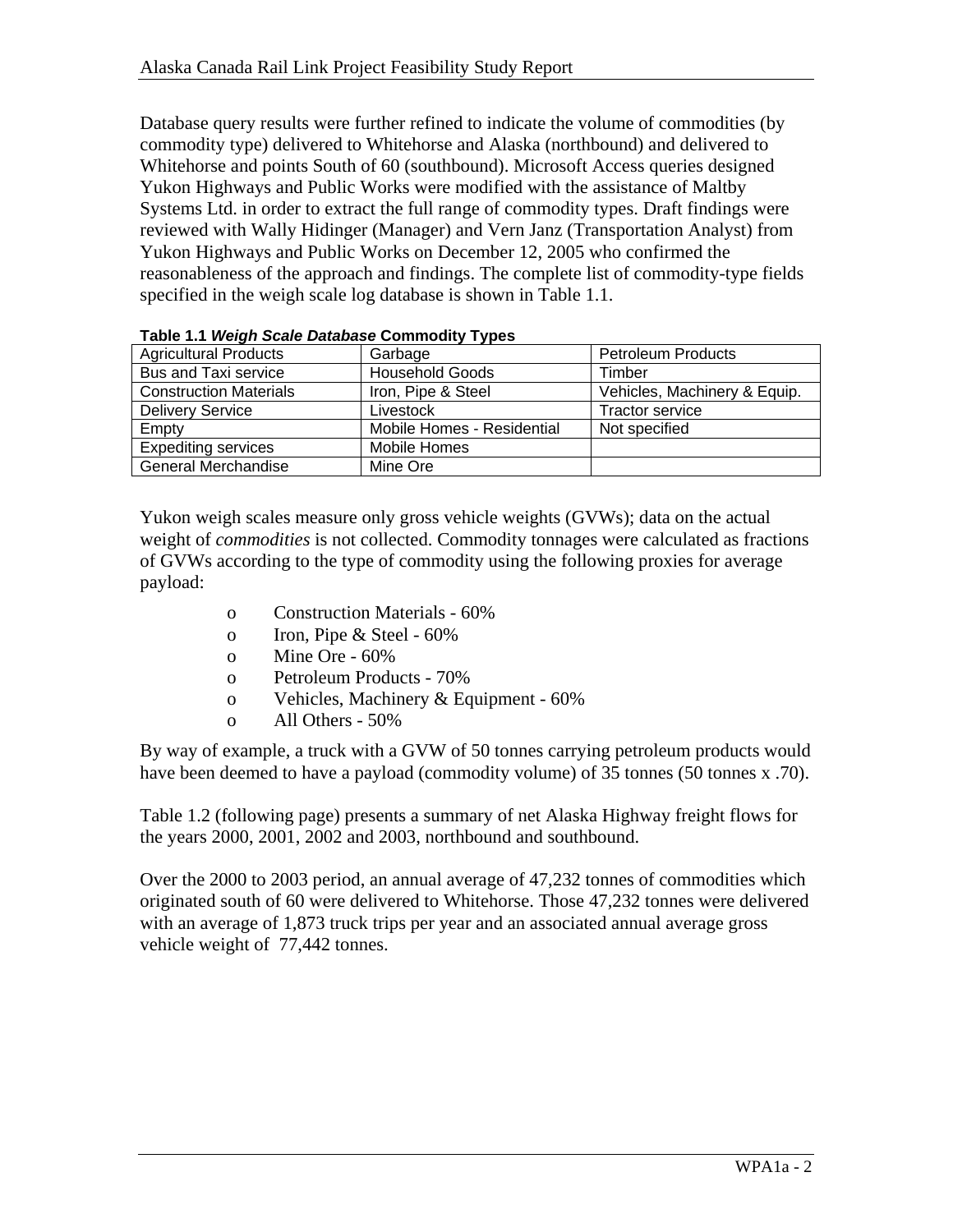| <b>ALASKA HIGHWAY NORTHBOUND</b> |                                                                                                              |                                                                                                         |                                                                                            |  |                                                                                                                                      |                                                                                                                  |                                                                                                                   |                                                                                                                                                           |                                                                                                                                           |                                                                                                                                              |
|----------------------------------|--------------------------------------------------------------------------------------------------------------|---------------------------------------------------------------------------------------------------------|--------------------------------------------------------------------------------------------|--|--------------------------------------------------------------------------------------------------------------------------------------|------------------------------------------------------------------------------------------------------------------|-------------------------------------------------------------------------------------------------------------------|-----------------------------------------------------------------------------------------------------------------------------------------------------------|-------------------------------------------------------------------------------------------------------------------------------------------|----------------------------------------------------------------------------------------------------------------------------------------------|
|                                  | <u>ุ ٥</u><br>delivered<br>Sof <sub>60</sub><br>puipuigina<br>volumes<br>Whitehorse<br>Commodity<br>(tonnes) | (tonnes)<br><u>ي</u><br>delivered<br>Sof <sub>60</sub><br>volumes<br>originating<br>Commodity<br>Alaska | ٩<br>delivered<br>Yukon<br>volumes<br>≘.<br>originating<br>Commodity<br>(tonnes)<br>Alaska |  | Whitehorse<br>commodity<br>(tonnes)<br>delivered to<br>ğ<br>≶<br>Sof <sub>60</sub><br>?<br>თ<br>Associated<br>priginating<br>volumes | commodity<br>Alaska<br>(tonnes)<br>volumes delivered to<br>ð<br><b>NNG</b><br>Sof60<br>Associated<br>priginating | Associated GVW for commodity<br>(tonnes)<br>Alaska<br>volumes delivered to<br>Yukon<br>$\subseteq$<br>priginating | ₽<br>०<br>Sof <sub>60</sub><br>delivere<br>ð<br>originating<br>counts<br>volumes<br>trips)<br>trip<br>Whitehorse<br>Associated<br>(number of<br>commodity | (number<br><u>۽</u><br>delivered<br>Associated trip counts for<br>of60<br>volumes<br>S<br>originating<br>commodity<br>of trips)<br>Alaska | S<br>delivered<br>Yukon<br>counts for<br>≘.<br>volumes<br>originating<br>trips)<br>trip<br>Associated<br>commodity<br>৳<br>(number<br>Alaska |
| <b>Total for Year 2000</b>       | 27,449                                                                                                       | 63,908                                                                                                  | 1,760                                                                                      |  | 46,370                                                                                                                               | 122,506                                                                                                          | 163                                                                                                               | 1,482                                                                                                                                                     | 6,949                                                                                                                                     | 163                                                                                                                                          |
| <b>Total for Year 2001</b>       | 37,754                                                                                                       | 106,470                                                                                                 | 2,734                                                                                      |  | 63,610                                                                                                                               | 205,774                                                                                                          | 4,955                                                                                                             | 1,936                                                                                                                                                     | 5,255                                                                                                                                     | 348                                                                                                                                          |
| <b>Total for Year 2002</b>       | 79,484                                                                                                       | 96,138                                                                                                  | 5,169                                                                                      |  | 124,567                                                                                                                              | 183,589                                                                                                          | 9,660                                                                                                             | 2,039                                                                                                                                                     | 6,150                                                                                                                                     | 347                                                                                                                                          |
| <b>Total for Year 2003</b>       | 44,240                                                                                                       | 101,204                                                                                                 | 5,810                                                                                      |  | 75,219                                                                                                                               | 193,414                                                                                                          | 10,603                                                                                                            | 2,035                                                                                                                                                     | 6,078                                                                                                                                     | 335                                                                                                                                          |
| Average                          | 47,232                                                                                                       | 91,930                                                                                                  | 3,868                                                                                      |  | 77,442                                                                                                                               | 176,321                                                                                                          | 6,345                                                                                                             | 1,873                                                                                                                                                     | 6,108                                                                                                                                     | 298                                                                                                                                          |

| <b>ALASKA HIGHWAY SOUTHBOUND</b> |                                                                                              |                                                                                    |                                                                                                             |  |                                                                                                                        |                                                                                                                   |                                                                                                                                               |                                                                                                                                     |                                                                                                                                                              |                                                                                                                                                                |
|----------------------------------|----------------------------------------------------------------------------------------------|------------------------------------------------------------------------------------|-------------------------------------------------------------------------------------------------------------|--|------------------------------------------------------------------------------------------------------------------------|-------------------------------------------------------------------------------------------------------------------|-----------------------------------------------------------------------------------------------------------------------------------------------|-------------------------------------------------------------------------------------------------------------------------------------|--------------------------------------------------------------------------------------------------------------------------------------------------------------|----------------------------------------------------------------------------------------------------------------------------------------------------------------|
|                                  | delivered<br>≘<br>originating<br>volumes<br>(tonnes)<br>to Whitehorse<br>Commodity<br>Alaska | delivered<br>originating in Alaska<br>volumes<br>Commodity<br>to Sof60<br>(tonnes) | delivered<br>Yukon<br>≘<br>volumes<br>originating<br>Commodity<br>Sof <sub>60</sub><br>(tonnes)<br>$\Omega$ |  | delivered<br>≘.<br>originating<br>GVW for<br>volumes<br>(tonnes)<br>to Whitehorse<br>Associated<br>commodity<br>Alaska | delivered<br>Alaska<br>≘.<br>GVW for<br>volumes<br>originating<br>Associated<br>commodity<br>to Sof60<br>(tonnes) | delivered<br>Yukon<br>≘.<br>ğ<br>volumes<br>originating<br><b>MVS</b><br>Associated<br>commodity<br>Sof <sub>60</sub><br>(tonnes)<br>$\Omega$ | ered<br>ğ<br>deli∨<br>originating<br>of trips)<br>Associated trip counts<br>volumes<br>Alaska (number<br>to Whitehorse<br>commodity | delivered<br>Alaska<br>Associated trip counts for<br>originating in<br>volumes<br>trips)<br>৳<br>commodity<br>Sof <sub>60</sub><br>(number<br>$\overline{5}$ | delivered<br>Yukon<br>Associated trip counts for<br>originating in<br>volumes<br>trips)<br>$\rm \breve{\sigma}$<br>commodity<br>(number<br>Sof60<br><u>ุ ဥ</u> |
| <b>Total for Year 2000</b>       | 8,584                                                                                        | 53,657                                                                             | 4,250                                                                                                       |  | 12,851                                                                                                                 | 103,824                                                                                                           | 7,580                                                                                                                                         | 355                                                                                                                                 | 2,927                                                                                                                                                        | 369                                                                                                                                                            |
| <b>Total for Year 2001</b>       | 6,650                                                                                        | 35,747                                                                             | 30,425                                                                                                      |  | 9,982                                                                                                                  | 68,264                                                                                                            | 59,190                                                                                                                                        | 332                                                                                                                                 | 2,753                                                                                                                                                        | 499                                                                                                                                                            |
| <b>Total for Year 2002</b>       | 8,671                                                                                        | 42,472                                                                             | 11,661                                                                                                      |  | 13,311                                                                                                                 | 80,716                                                                                                            | 20,666                                                                                                                                        | 352                                                                                                                                 | 3,176                                                                                                                                                        | 777                                                                                                                                                            |
| <b>Total for Year 2003</b>       | 5,935                                                                                        | 46,748                                                                             | 13,781                                                                                                      |  | 9,241                                                                                                                  | 89,024                                                                                                            | 24,119                                                                                                                                        | 252                                                                                                                                 | 3,287                                                                                                                                                        | 833                                                                                                                                                            |
| Average                          | 7,460                                                                                        | 44,656                                                                             | 15,029                                                                                                      |  | 11,346                                                                                                                 | 85,457                                                                                                            | 27,889                                                                                                                                        | 323                                                                                                                                 | 3,036                                                                                                                                                        | 620                                                                                                                                                            |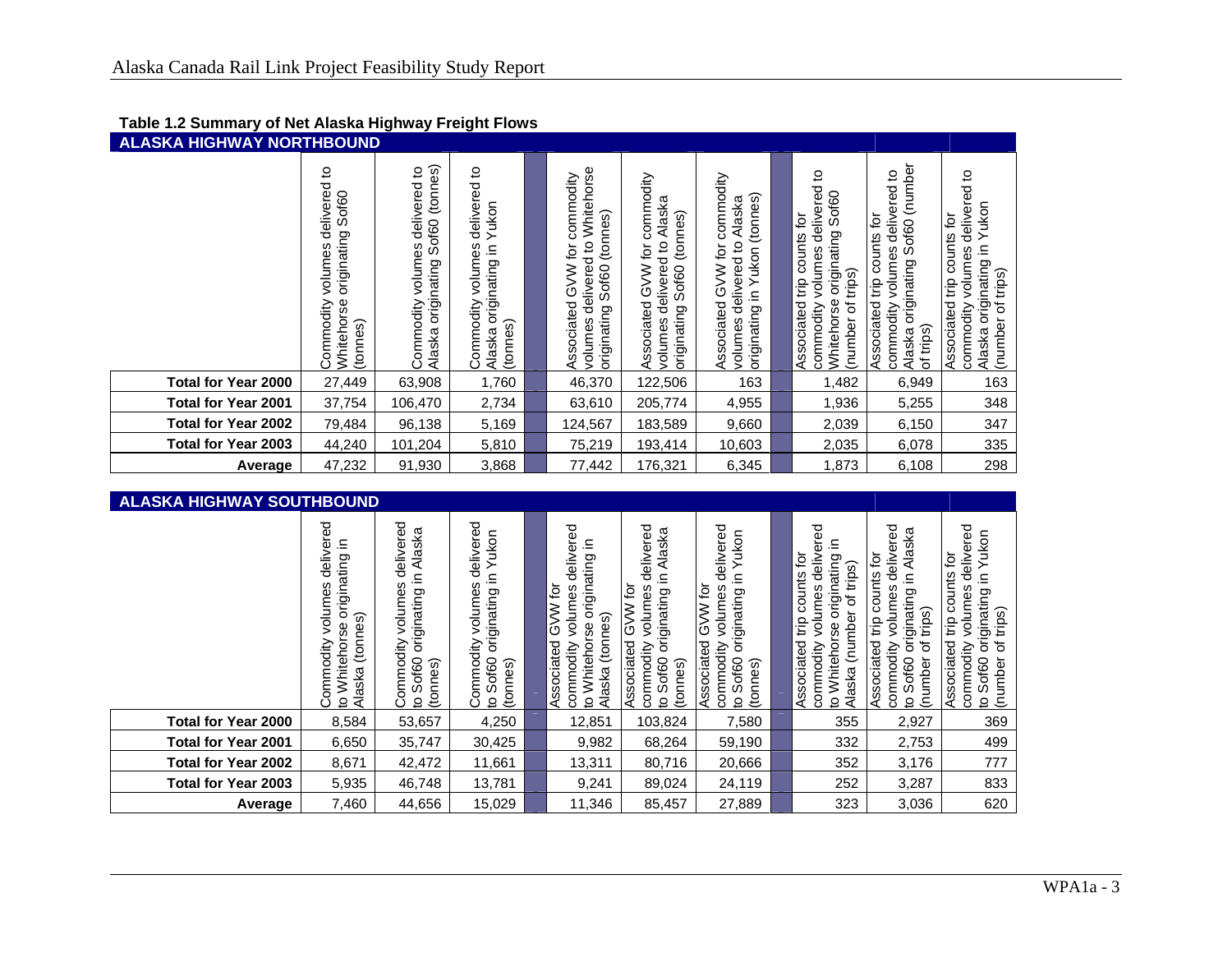Table 1.3 shows the top 5 commodity types delivered to Whitehorse originating south of 60 (based on a four year average over the 2000 to 2003 period).

|         | -- Delivered to whitehorse Originating South of 60 -- |                               |  |  |  |
|---------|-------------------------------------------------------|-------------------------------|--|--|--|
| Average | Share                                                 |                               |  |  |  |
| tonnage | (%)                                                   | <b>Commodity Type</b>         |  |  |  |
| 22,221  | 47.0                                                  | <b>Petroleum Products</b>     |  |  |  |
| 11,505  | 24.4                                                  | <b>General Merchandise</b>    |  |  |  |
| 4,947   | 10.5                                                  | Vehicles, Machinery & Equip.  |  |  |  |
| 4,391   | 9.3                                                   | <b>Construction Materials</b> |  |  |  |
| 2,160   | 4.6                                                   | Iron, Pipe & Steel            |  |  |  |
| 45.223  | 95.7                                                  |                               |  |  |  |

**Table 1.3 Top 5 Commodity Types Alaska Highway Northbound**  Delivered to Whitehorse Originating South of 60

Over the 2000 to 2003 period, an annual average of 91,930 tonnes of commodities which originated south of 60 were delivered into the Alaskan market. Those 91,930 tonnes were delivered with an average of 6,108 truck trips per year and an associated annual average gross vehicle weight of 176,321 tonnes.

Table 1.4 shows the top 5 commodity types delivered to Alaska originating south of 60 (based on a four year average over the 2000 to 2003 period).

|         | <b>Denvelou to Alaska Originating Obdin of to</b> |                               |  |  |  |
|---------|---------------------------------------------------|-------------------------------|--|--|--|
| Average | Share                                             |                               |  |  |  |
| tonnage | (%)                                               | <b>Commodity Type</b>         |  |  |  |
| 64,477  | 70.1                                              | <b>General Merchandise</b>    |  |  |  |
| 12,050  | 13.1                                              | Vehicles, Machinery & Equip.  |  |  |  |
| 4,669   | 5.1                                               | Iron, Pipe & Steel            |  |  |  |
| 3,731   | 4.1                                               | <b>Construction Materials</b> |  |  |  |
| 2,351   | 2.6                                               | <b>Household Goods</b>        |  |  |  |
| 87,277  | 94.9                                              |                               |  |  |  |

#### **Table 1.4 Top 5 Commodity Types Alaska Highway Northbound -- Delivered to Alaska Originating South of 60 --**

Over the 2000 to 2003 period, an annual average of 3,868 tonnes of commodities which originated in Whitehorse were delivered into the Alaskan market. Those 3,868 tonnes were delivered with an average of 298 truck trips per year and an associated annual average gross vehicle weight of 6,345 tonnes.

Table 1.5 shows the top 5 commodity types delivered to Alaska originating in Yukon (based on a four year average over the 2000 to 2003 period).

| -- Delivered to Alaska Originating in Yukon -- |       |                               |  |  |
|------------------------------------------------|-------|-------------------------------|--|--|
| Average                                        | Share |                               |  |  |
| tonnage                                        | %)    | <b>Commodity Type</b>         |  |  |
| 1,798                                          | 46.5  | General Merchandise           |  |  |
| 894                                            | 23.1  | Vehicles, Machinery & Equip.  |  |  |
| 355                                            | 9.2   | <b>Petroleum Products</b>     |  |  |
| 269                                            | 6.9   | <b>Construction Materials</b> |  |  |
| 223                                            | 5.8   | <b>Bus and Taxi Service</b>   |  |  |
| 3.538                                          | 91.5  |                               |  |  |

**Table 1.5 Top 5 Commodity Types Alaska Highway Northbound**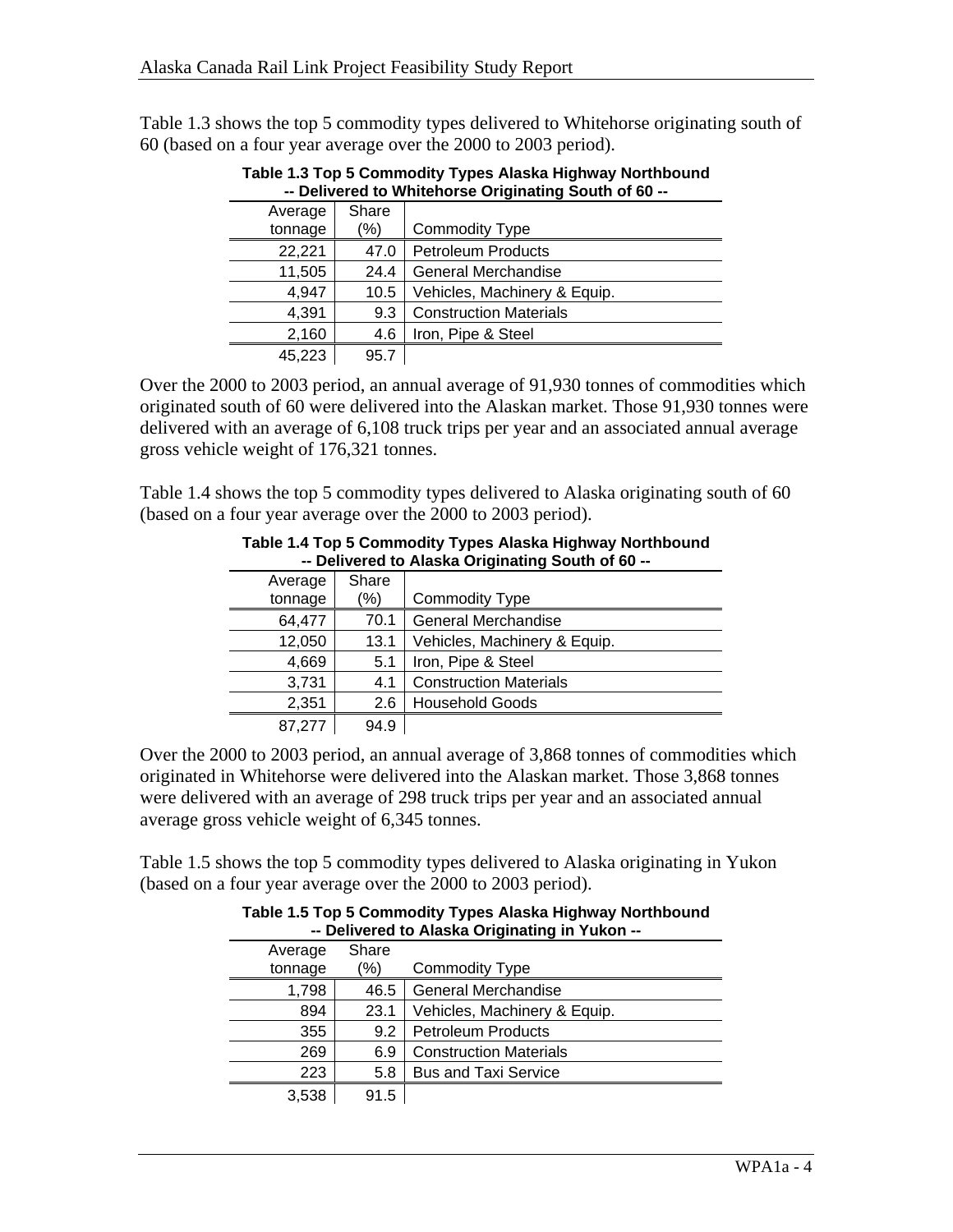Chart 1.1 presents a summary of northbound commodity volumes delivered to Whitehorse and Alaska for the years 2000, 2001, 2002 and 2003.

Over the 2000 to 2003 period, an annual average of 7,460 tonnes of commodities which originated in Alaska were delivered to Whitehorse. Those 7,460



tonnes were delivered with an average of 323 truck trips per year and an associated annual average gross vehicle weight of 11,346 tonnes.

Table 1.6 shows the top 5 commodity types delivered to Whitehorse originating in Alaska (based on a four year average over the 2000 to 2003 period).

|         | -- Delivered to writtenorse Originating in Alaska -- |                              |  |  |  |  |
|---------|------------------------------------------------------|------------------------------|--|--|--|--|
| Average | Share                                                |                              |  |  |  |  |
| tonnage | (%)                                                  | <b>Commodity Type</b>        |  |  |  |  |
| 5,928   | 79.5                                                 | <b>Petroleum Products</b>    |  |  |  |  |
| 694     | 9.3                                                  | General Merchandise          |  |  |  |  |
| 489     | 6.5                                                  | Vehicles, Machinery & Equip. |  |  |  |  |
| 177     | 2.4                                                  | Iron, Pipe & Steel           |  |  |  |  |
| 148     | 2.0                                                  | <b>Bus and Taxi Service</b>  |  |  |  |  |
| 7,434   | 99.7                                                 |                              |  |  |  |  |

#### **Table 1.6 Top 5 Commodity Types Alaska Highway Southbound -- Delivered to Whitehorse Originating in Alaska --**

Over the 2000 to 2003 period, an annual average of 44,656 tonnes of commodities which originated in Alaska were delivered to points south of 60. Those 44,656 tonnes were delivered with an average of 3,036 truck trips per year and an associated annual average gross vehicle weight of 85,457 tonnes.

Table 1.7 shows the top 5 commodity types delivered to markets south of 60 originating in Alaska (based on a four year average over the 2000 to 2003 period).

|                    | -- Delivered to South of 60 Originating in Alaska -- |                              |  |  |  |  |
|--------------------|------------------------------------------------------|------------------------------|--|--|--|--|
| Average<br>tonnage | Share<br>'%)                                         |                              |  |  |  |  |
| 25,131             | 56.3                                                 | General Merchandise          |  |  |  |  |
| 7,722              | 17.3                                                 | Vehicles, Machinery & Equip. |  |  |  |  |
| 7,341              | 16.4                                                 | <b>Household Goods</b>       |  |  |  |  |
| 3,779              | 8.5                                                  | Iron, Pipe & Steel           |  |  |  |  |
| 266                | 0.6                                                  | <b>Petroleum Products</b>    |  |  |  |  |
| 44.237             | 99.1                                                 |                              |  |  |  |  |

#### **Table 1.7 Top 5 Commodity Types Alaska Highway Southbound -- Delivered to South of 60 Originating in Alaska --**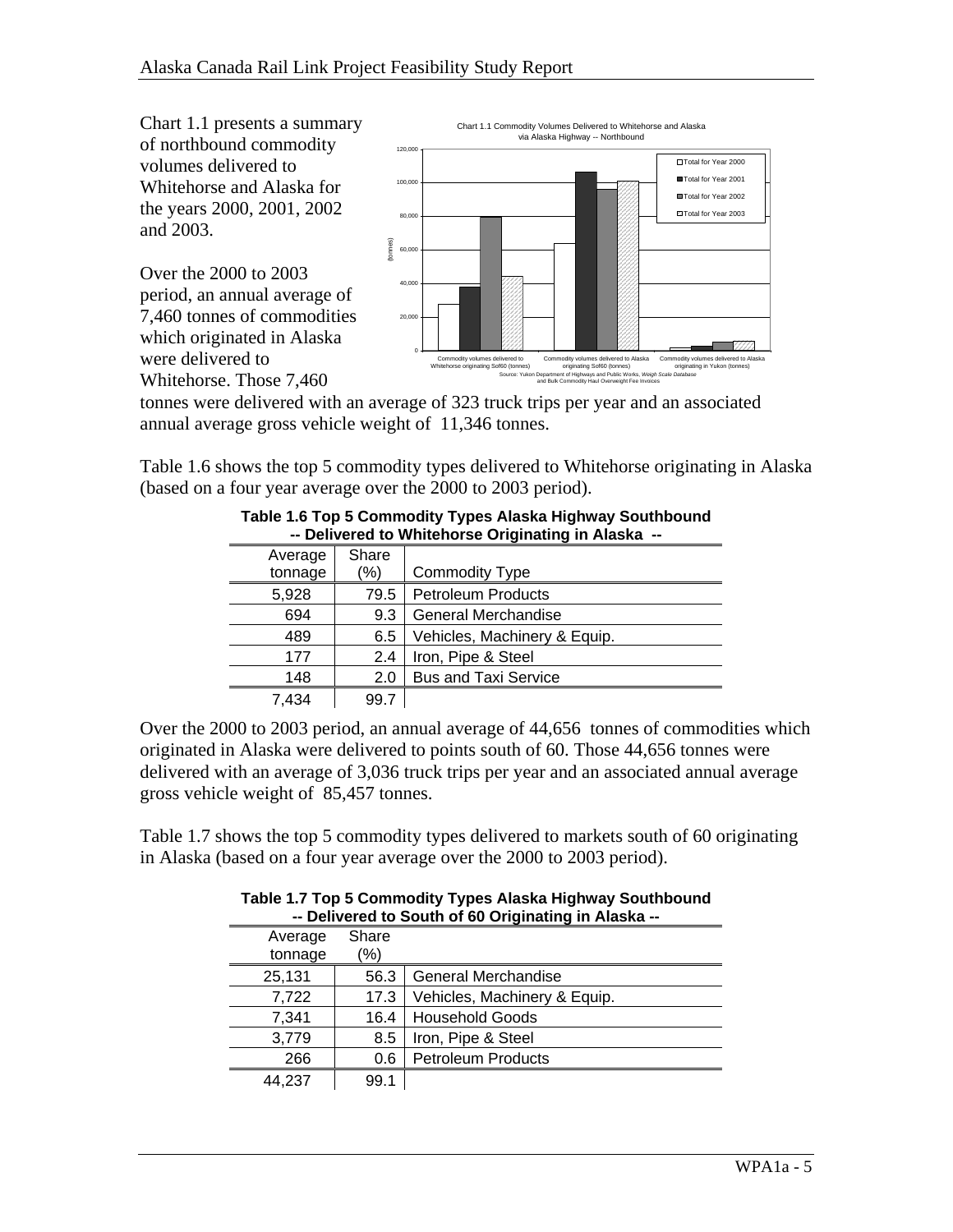Over the 2000 to 2003 period, an annual average of 15,029 tonnes of commodities which originated in the Yukon were delivered into markets south of 60. Those 15,029 tonnes were delivered with an average of 620 truck trips per year and an associated annual average gross vehicle weight of 27,889 tonnes.

Table 1.8 shows the top 5 commodity types delivered to markets south of 60 originating in Yukon (based on a four year average over the 2000 to 2003 period).

|                    | $-$ Denvered to South or 60 Originating in Tukon $-$ |                               |  |  |  |  |
|--------------------|------------------------------------------------------|-------------------------------|--|--|--|--|
| Average<br>tonnage | Share<br>$\frac{1}{2}$                               |                               |  |  |  |  |
| 8,323              | 55.1                                                 | General Merchandise           |  |  |  |  |
| 4,854              | 32.2                                                 | Vehicles, Machinery & Equip.  |  |  |  |  |
| 611                | 4.0                                                  | <b>Petroleum Products</b>     |  |  |  |  |
| 420                | 2.8                                                  | Iron, Pipe & Steel            |  |  |  |  |
| 283                | 1.9                                                  | <b>Construction Materials</b> |  |  |  |  |
| 14.491             | 96.0                                                 |                               |  |  |  |  |

| Table 1.8 Top 5 Commodity Types Alaska Highway Southbound |  |
|-----------------------------------------------------------|--|
| -- Delivered to South of 60 Originating in Yukon --       |  |

Chart 1.2 presents a summary of southbound commodity volumes delivered to Whitehorse and Alaska for the years 2000, 2001, 2002 and 2003.

Chart 1.2 Commodity Volumes Delivered to Whitehorse and South of 60 via Alaska Highway -- Southbound



### **1.1.2 South Klondike Highway Freight Flows**

South Klondike Highway freight flows were calculated using additional *Weigh Scale Database* information for the years 2000, 2001, 2002, 2003 and 2004 supplied by the Yukon Department of Highways and Public Works. The South Klondike Highway data provides an indication of commodity tonnages arriving in Whitehorse (northbound) and Skagway (southbound).

Over the 2000 to 2004 period, commodity volumes delivered to Whitehorse via the Inside Passage averaged 29,450 tonnes per year. Those 29,450 tonnes were delivered with an average of 949 truck trips per year and an associated annual average gross vehicle weight of 46,113 tonnes.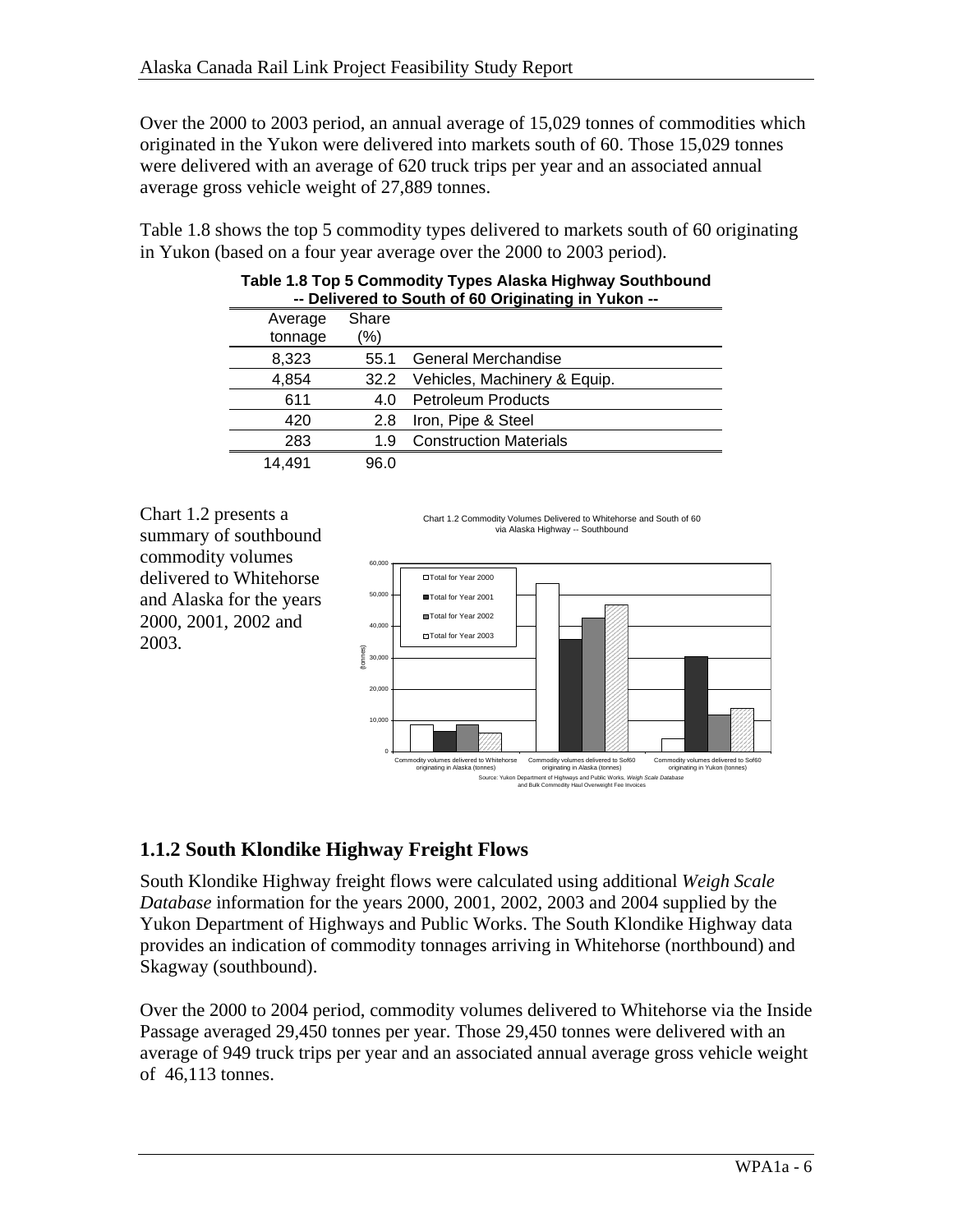Petroleum products and the Government of Yukon liquor haul constituted the majority of the Skagway to Whitehorse freight flows over the 2000 to 2004 period. Petroleum products accounted for approximately 70% of total tonnages trucked over the White Pass.<sup>1</sup> General merchandise accounted for an additional 24% (with the Government of Yukon Liquor haul accounting for the bulk of the general merchandise tonnage).<sup>2</sup> Exceptionally large volumes of petroleum products appear to have been trucked over the White Pass in 2003 in 2004; these figures were confirmed by Yukon Highways and Public Works on 24 January, 2006.

Over the 2000 to 2004 period, commodity volumes delivered to Skagway via Whitehorse averaged 1,402 tonnes per year. Those 1,402 tonnes were delivered with an average of 184 truck trips per year and an associated annual average gross vehicle weight of 2,403 tonnes. Machinery and equipment accounted for 35% of total volumes traveling south over the White Pass with petroleum products accounting for an additional 28% of average tonnages.

Table 1.9 presents a summary of South Klondike Highway freight flows for the years 2000, 2001, 2002, 2003 and 2004, northbound and southbound.

| <b>NORTHBOUND</b> |                                                                             |  |                                                                                                   |  |                                                                                                                    | <b>SOUTHBOUND</b> |                                                                                      |  |                                                                                                                 |  |                                                                                                                     |
|-------------------|-----------------------------------------------------------------------------|--|---------------------------------------------------------------------------------------------------|--|--------------------------------------------------------------------------------------------------------------------|-------------------|--------------------------------------------------------------------------------------|--|-----------------------------------------------------------------------------------------------------------------|--|---------------------------------------------------------------------------------------------------------------------|
|                   | via Inside Passage (tonnes)<br>Commodity volumes delivered to<br>Whitehorse |  | delivered to Whitehorse via Inside Passage<br>GVW for commodity volumes<br>Associated<br>(tonnes) |  | volumes delivered to Whitehorse via Inside<br>Associated trip counts for commodity<br>(number of trips)<br>Passage |                   | Skagway<br>Commodity volumes delivered to<br>(tonnes)<br>Whitehorse<br>$\frac{1}{2}$ |  | Associated GVW for commodity volumes<br>Alaska via<br>Skagway,<br>(tonnes)<br>delivered to<br><b>Mhitehorse</b> |  | volumes delivered to Skagway, Alaska via<br>Associated trip counts for commodity<br>(number of trips)<br>Whitehorse |
| 2000              | 12,803                                                                      |  | 24,299                                                                                            |  | 706                                                                                                                | 2000              | 2,282                                                                                |  | 3,649                                                                                                           |  | 176                                                                                                                 |
| 2001              | 9,981                                                                       |  | 19,022                                                                                            |  | 575                                                                                                                | 2001              | 1,629                                                                                |  | 2,715                                                                                                           |  | 277                                                                                                                 |
| 2002              | 16,317                                                                      |  | 29,054                                                                                            |  | 729                                                                                                                | 2002              | 1,264                                                                                |  | 2,298                                                                                                           |  | 169                                                                                                                 |
| 2003              | 76,091                                                                      |  | 114,820                                                                                           |  | 1,997                                                                                                              | 2003              | 1,528                                                                                |  | 2,810                                                                                                           |  | 242                                                                                                                 |
| 2004              | 32,059                                                                      |  | 43,368                                                                                            |  | 736                                                                                                                | 2004              | 307                                                                                  |  | 540                                                                                                             |  | 57                                                                                                                  |
| Average           | 29,450                                                                      |  | 46,113                                                                                            |  | 949                                                                                                                | Average           | 1,402                                                                                |  | 2,403                                                                                                           |  | 184                                                                                                                 |

#### **Table 1.9 Summary of South Klondike Highway Freight Flows**

l <sup>1</sup> Figures for 2003 and 2004 include commodity tonnages hauled under authority of Yukon Highways and Public Works bulk haul permits; figures for 2000, 2001 and 2002 do not include commodity tonnages hauled under authority of Highways and Public Works bulk haul permits.

 $2$  According to the Yukon Liquor Corporation, 6,459 tonnes of liquor and related goods were hauled from Vancouver to Whitehorse during the April 1, 2003 to March 31, 2004 period and 6,130 tonnes of liquor and related goods were hauled during the period April 1, 2004 to March 31, 2005.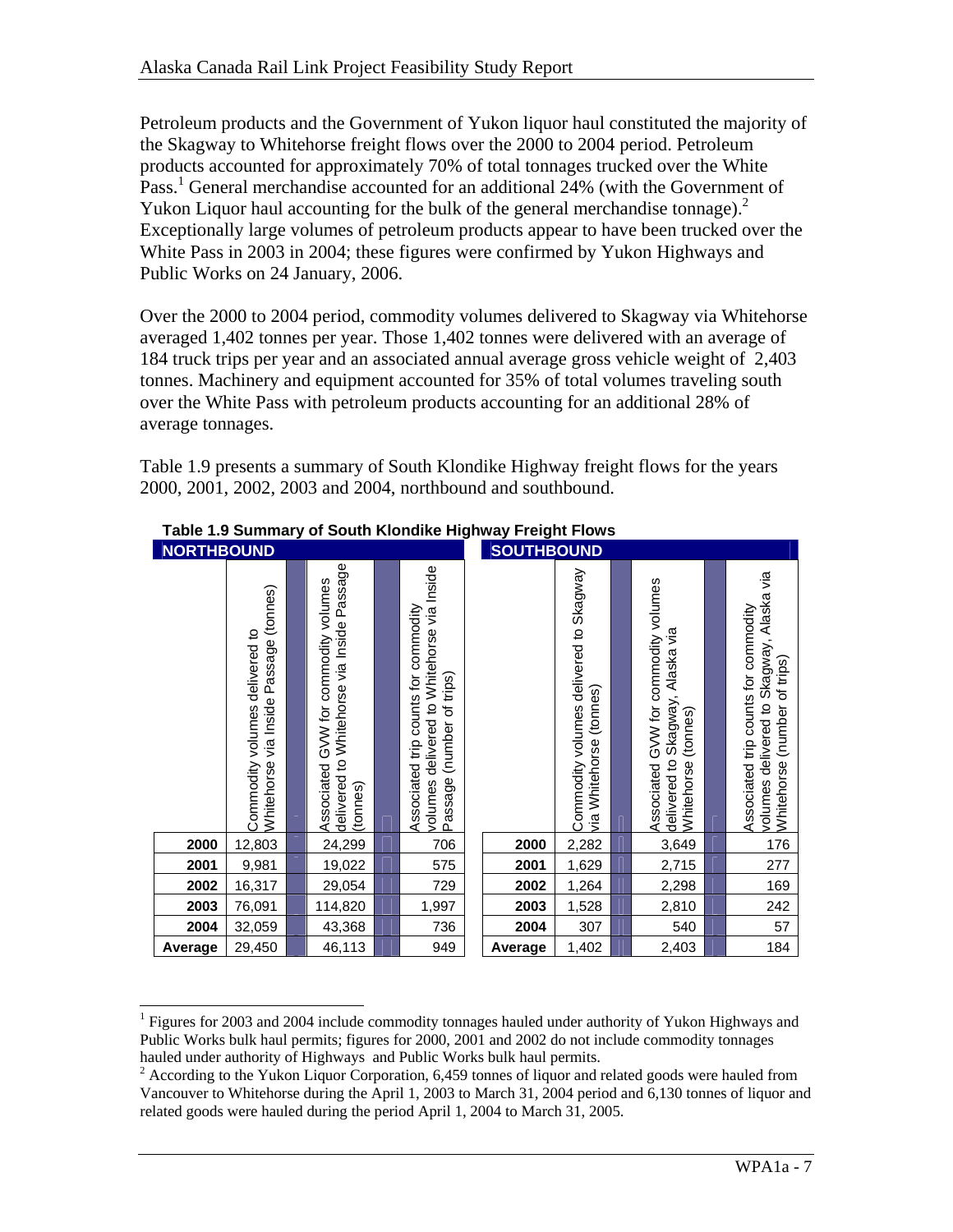#### **1.1.3 Haines Highway Freight Flows**

Vehicular traffic traveling north on the Haines Highway between Haines, Alaska and Haines Junction, Yukon are counted by Canada Customs personnel as they pass through the Pleasant Camp border crossing. Table 10.1 shows the number of trucks which passed through Pleasant Camp northbound during the years 1999 to 2004 inclusive. According to Canada Customs personnel, 75% to 80% of total truck counts are Lynden Transport Inc./Alaska Marine Lines. On the basis of information collected by Don Dean (November 5, 2005 discussion with Fred Gray, Manager, Delta Western in Haines Alaska), some of the remaining tonnage is believed to include Delta Western fuel distributed by Imperial Oil to points on the North Alaska Highway.<sup>3</sup>

| Table 1.10 Haines<br><b>Highway Truck Counts</b> |           |  |  |  |  |  |
|--------------------------------------------------|-----------|--|--|--|--|--|
|                                                  | Number of |  |  |  |  |  |
|                                                  | trucks    |  |  |  |  |  |
| 1999                                             | 1,248     |  |  |  |  |  |
| 2000                                             | 909       |  |  |  |  |  |
| 2001                                             | 775       |  |  |  |  |  |
| 2002                                             | 743       |  |  |  |  |  |
| 2003                                             | 602       |  |  |  |  |  |
| 2004                                             | 536       |  |  |  |  |  |
| Average                                          | 802       |  |  |  |  |  |

### *1.2 Northern British Columbia Freight Flows*

Weigh scale data which might describe commodity tonnages delivered into northern British Columbia communities is not collected by the Government of British Columbia. In order to garner some measure of potential tonnages, commodity tonnages were calculated on a proxy basis by applying Yukon per capita commodity tonnages to northern British Columbia population estimates. The Yukon per capita commodity tonnages were calculated, on a commodity by commodity basis, for the years 2001, 2002 and 2003.<sup>4</sup> The per capita tonnages were then averaged over the three year period and applied to the population of the Stikine region. As shown by the figures in Table 1.11 below, it is estimated that only scant tonnage of commodities are trucked into northern British Columbia communities, with total tonnages (all commodities )in the range of 1,800 per year.

|                                                                                                            | 2001  | 2002  | 2003  |
|------------------------------------------------------------------------------------------------------------|-------|-------|-------|
| <b>Stikine* Region Annual Population Estimates</b>                                                         | 1.374 | 1.330 | 1.376 |
| <b>Estimated Annual Commodity Tonnages</b>                                                                 | 1.844 | 1.785 | 1.846 |
| * Covers an area of 122,406 square kilometres and includes the unincorporated communities of Atlin Cassiar |       |       |       |

**Table 1.11 Estimated Northern British Columbia Community Resupply Tonnages** 

Covers an area of 132,496 square kilometres and includes the unincorporated communities of Atlin, Cassiar, Dease Lake, Good Hope Lake and Lower Post.

<sup>&</sup>lt;sup>3</sup> Note that tonnages trucked as far east as the junction of the North Klondike and Alaska Highways are captured in the Net Alaska Highway analysis as trucks passing through that junction are required to report at the Whitehorse Weigh Scale.

<sup>&</sup>lt;sup>4</sup> The total population of the Yukon was 29,967 in 2003, 30,063 in 2002 and 29,967 in 2003. Yukon population estimates were found in the *2003 Yukon Statistical Review.* Stikine Region population figures were found at www.bcstats.gov.bc.ca.